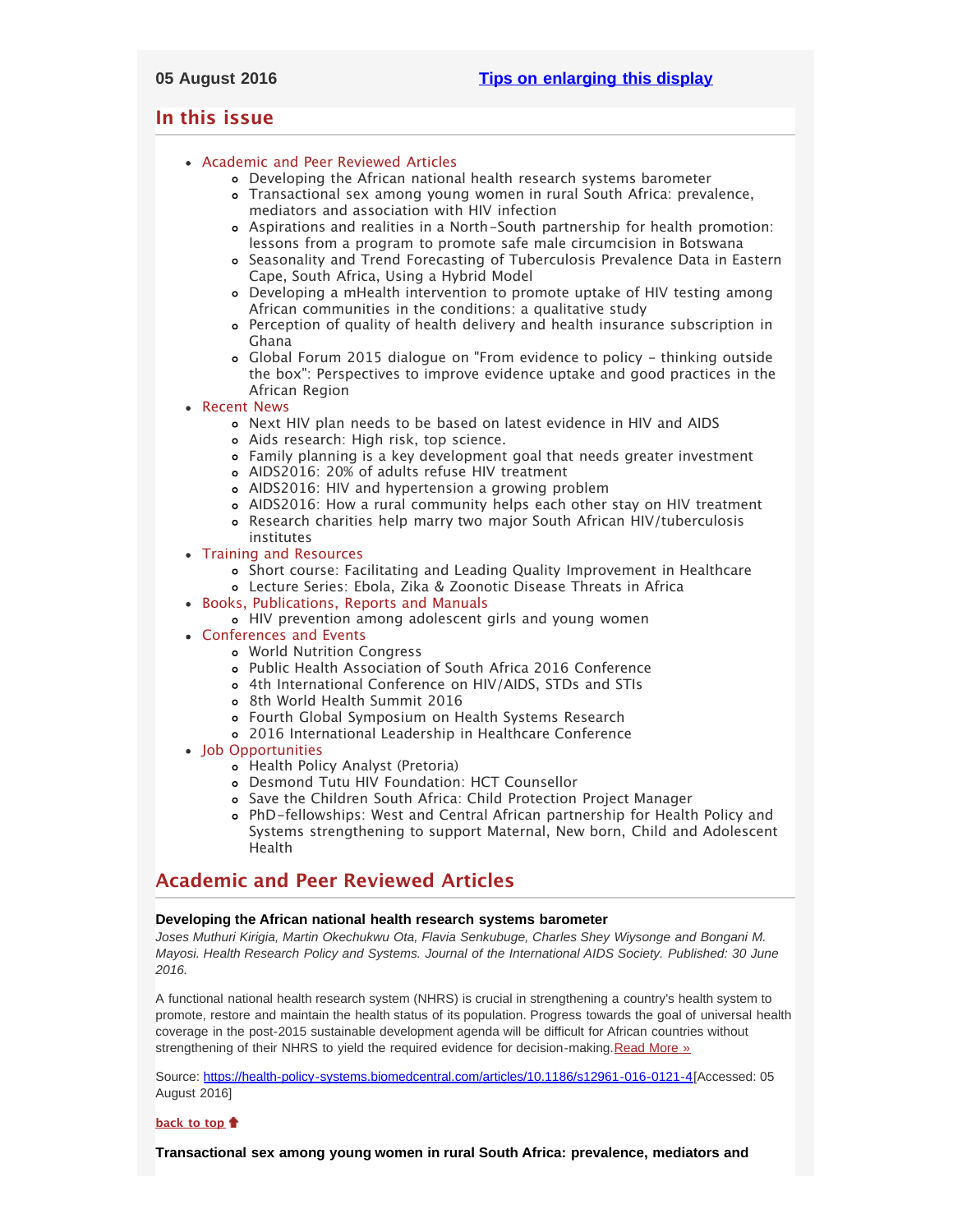#### **association with HIV infection**

*Meghna Ranganathan, Lori Heise, Audrey Pettifor, Richard J Silverwood, Amanda Selin, Catherine MacPhail, et al. Journal of the International AIDS Society. Published: 27 July 2016.*

Young adolescent women in sub-Saharan Africa are three to four times more likely to be HIV-positive than boys or men. One of the relationship dynamics that is likely to be associated with young women's increased vulnerability to HIV is transactional sex. [Read More »](http://www.jiasociety.org/index.php/jias/article/view/20749)

Source: [http://www.jiasociety.org/index.php/jias/article/view/20749\[](http://www.jiasociety.org/index.php/jias/article/view/20749)Accessed: 05 August 2016]

#### **[back to top](#page-0-4)**

# <span id="page-1-0"></span>**Aspirations and realities in a North-South partnership for health promotion: lessons from a program to promote safe male circumcision in Botswana**

*Masego Katisi, Marguerite Daniel, Maurice B. Mittelmark. Globalization and Health. Published: 28 July 2016.*

International donors support the partnership between the Government of Botswana and two international organisations: U.S. Centers for Disease Control and Prevention and Africa Comprehensive HIV/AIDS Partnership to implement Voluntary Medical Male Circumcision with the target of circumcising 80% of HIV negative men in 5 years. [Read More »](http://link.springer.com/article/10.1186/s12992-016-0179-3)

Source: [http://link.springer.com/article/10.1186/s12992-016-0179-3 \[](http://link.springer.com/article/10.1186/s12992-016-0179-3)Accessed: 05 August 2016]

#### **[back to top](#page-0-4)**

### <span id="page-1-1"></span>**Seasonality and Trend Forecasting of Tuberculosis Prevalence Data in Eastern Cape, South Africa, Using a Hybrid Model**

*Adeboye Azeez , Davies Obaromi , Akinwumi Odeyemi , James Ndege and Ruffin Muntabayi. International Journal of Environmental Research and Public Health. Published: 26 July 2016.*

Tuberculosis (TB) is a deadly infectious disease caused by Mycobacteria tuberculosis. Tuberculosis as a chronic and highly infectious disease is prevalent in almost every part of the globe. More than 95% of TB mortality occurs in low/middle income countries. In 2014, approximately 10 million people were diagnosed with active TB and two million died from the disease. [Read More »](http://www.mdpi.com/1660-4601/13/8/757)

Source: [http://www.mdpi.com/1660-4601/13/8/757\[](http://www.mdpi.com/1660-4601/13/8/757)Accessed: 05 August 2016]

#### **[back to top](#page-0-4)**

# <span id="page-1-2"></span>**Developing a mHealth intervention to promote uptake of HIV testing among African communities in the conditions: a qualitative study**

*C. Evans, K. Turner, L. S. Suggs, A. Occa, A. Juma and H. Blake. BioMed Central. Published: 28 July 2016*

HIV-related mHealth interventions have demonstrable efficacy in supporting treatment adherence, although the evidence base for promoting HIV testing is inconclusive. Progress is constrained by a limited understanding of processes used to develop interventions and weak theoretical underpinnings.[Read More »](https://bmcpublichealth.biomedcentral.com/articles/10.1186/s12889-016-3278-4)

Source: [https://bmcpublichealth.biomedcentral.com/articles/10.1186/s12889-016-3278-4\[](https://bmcpublichealth.biomedcentral.com/articles/10.1186/s12889-016-3278-4)Accessed: 05 August 2016]

#### **[back to top](#page-0-4)**

#### <span id="page-1-3"></span>**Perception of quality of health delivery and health insurance subscription in Ghana**

*Joshua Amo-Adjei , Prince Justin Anku, Hannah Fosuah Amo, Mavis Osei Effah. BioMed Central. Published: 29 July 2016.*

National health insurance schemes (NHIS) in developing countries and perhaps in developed countries as well is a considered a pro-poor intervention by helping to bridge the financial burden of access to quality health care. [Read More »](http://link.springer.com/article/10.1186/s12913-016-1602-4?view=classic)

Source: [http://link.springer.com/article/10.1186/s12913-016-1602-4?view=classic\[](http://link.springer.com/article/10.1186/s12913-016-1602-4?view=classic)Accessed: 05 August 2016]

#### **[back to top](#page-0-4)**

# <span id="page-1-4"></span>**Global Forum 2015 dialogue on "From evidence to policy - thinking outside the box": perspectives to improve evidence uptake and good practices in the African Region**

*Joses Muthuri Kirigia, Charles Ok Pannenborg, Luis Gabriel Cuervo Amore, Hassen Ghannem, Carel IJsselmuiden and Juliet Nabyonga-Orem. BioMed Central. Published: 18 July 2016.*

The Global Forum 2015 panel session dialogue entitled "From evidence to policy - thinking outside the box" was held on 26 August 2015 in the Philippines to debate why evidence was not fully translated into policy and practice and what could be done to increase its uptake. [Read More »](https://bmchealthservres.biomedcentral.com/articles/10.1186/s12913-016-1453-z)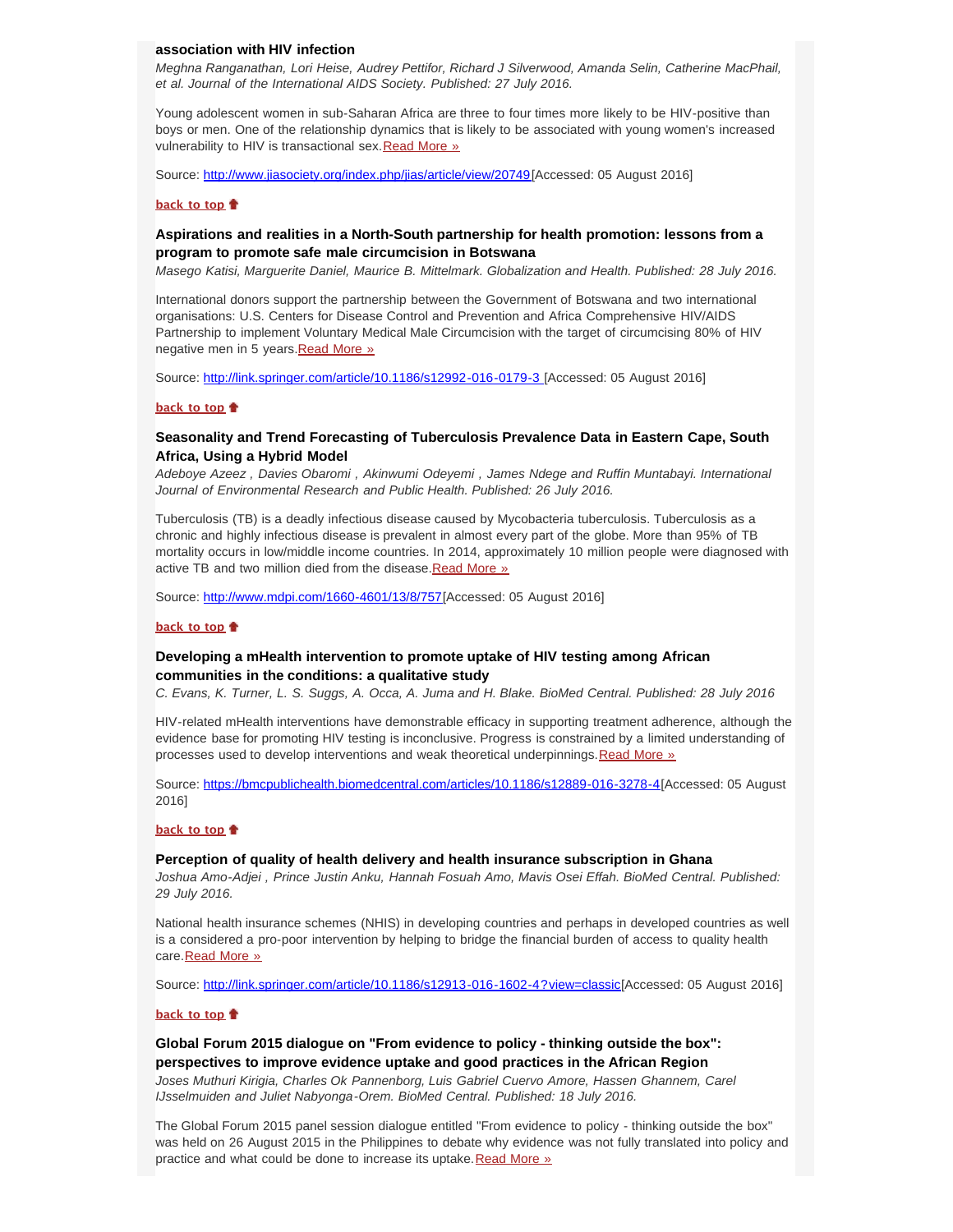**[back to top](#page-0-4)**

# <span id="page-2-0"></span>**Recent News**

### <span id="page-2-1"></span>**Next HIV plan needs to be based on latest evidence in HIV and AIDS**

*Health-e News. Published: 29 July 2016.*

We are on the brink of getting a new National Strategic Plan (NSP) for HIV, TB and STIs, and it is vital that the new plan avoids the mistakes of the past. [Read More »](http://www.hst.org.za/news/next-hiv-plan-needs-be-based-latest-evidence-marcus-low-july-29-2016-hiv-and-aids)

Source: [https://www.health-e.org.za/2016/07/29/notes-next-national-strategic-plan/\[](https://www.health-e.org.za/2016/07/29/notes-next-national-strategic-plan/)Accessed: 05 August 2016]

#### **[back to top](#page-0-4)**

#### <span id="page-2-2"></span>**Aids research: High risk, top science.**

*Financial Mail. Published: 29 July 2016.*

SA is at the epicentre of the global HIV/Aids epidemic, and its scientists are at the very heart of the quest to stop it in its tracks. [Read More »](http://www.hst.org.za/news/aids-research-high-risk-top-science)

Source: [http://www.financialmail.co.za/features/2016/07/29/aids-research-high-risk-top-science\[](http://www.financialmail.co.za/features/2016/07/29/aids-research-high-risk-top-science)Accessed: 05 August 2016]

#### **[back to top](#page-0-4)**

#### <span id="page-2-3"></span>**Family planning is a key development goal that needs greater investment**

*The Guardian. Published: 1 August 2016.*

Family planning is much more than a vital health and human rights intervention Investments in voluntary family planning are also investments in sustainable development, and therefore should be of as much of concern to ministers of finance as to ministers of health. [Read More »](http://www.hst.org.za/news/family-planning-key-development-goal-needs-greater-investment)

Source: [https://www.theguardian.com/global-development/\[](https://www.theguardian.com/global-development/2016/aug/01/family-planning-is-a-key-development-goal-that-needs-greater-investment)Accessed: 05 August 2016]

#### **[back to top](#page-0-4)**

#### <span id="page-2-4"></span>**AIDS2016: 20% of adults refuse HIV treatment**

*IOL. Published: 21 July 2016.*

Perceptions of their own health can lead people living with HIV to refuse treatment, a South African study has found. Over 1 000 people were enrolled in the study, conducted in Gugulethu and Soweto, which mapped their health over a six-month period. The average age of participants was 35 and 57 percent were unemployed[.Read More »](http://www.hst.org.za/news/aids2016-20-adults-refuse-hiv-treatment)

Source: <http://www.iol.co.za/news/special-features/aids2016-20-of-adults-refuse-hiv-treatment-2048075> [Accessed: 05 August 2016]

#### **[back to top](#page-0-4)**

#### <span id="page-2-5"></span>**AIDS2016: HIV and hypertension a growing problem**

*IOL. Published: 22 July 2016.*

Three-quarters of people on antiretroviral treatment at a clinic in Khayelitsha were also being treated for hypertension. Yet there is not enough information about how HIV and common non-communicable diseases (NCDs) such as hypertension and diabetes interact, or how medicines to treat them interact. [Read More »](http://www.hst.org.za/news/aids2016-hiv-and-hypertension-growing-problem)

Source: [http://www.iol.co.za/news/special-features/\[](http://www.iol.co.za/news/special-features/aids2016-hiv-and-hypertension-a-growing-problem-2048404)Accessed: 05 August 2016]

#### **[back to top](#page-0-4)**

#### <span id="page-2-6"></span>**AIDS2016: How a rural community helps each other stay on HIV treatment**

*Bhekisisa. Published: 21 July 2016.*

An adherence club helped almost all patients stay on their treatment. It is mid-morning in the small town of Eshowe in Zululand. A group of women sit in a queue in front of King Dinizulu clinic. Next to the clinic, rows of yellow ANC posters with the smiling face of President Jacob Zuma are lined up along the netball court in front of the community hall. [Read More »](http://www.hst.org.za/news/aids2016-how-rural-community-helps-each-other-stay-hiv-treatment)

Source: [http://bhekisisa.org/article/\[](http://bhekisisa.org/article/2016-07-21-hiv-support-and-adherence-clubs-make-living-and-thriving-with-hiv-easier)Accessed: 05 August 2016]

**[back to top](#page-0-4)**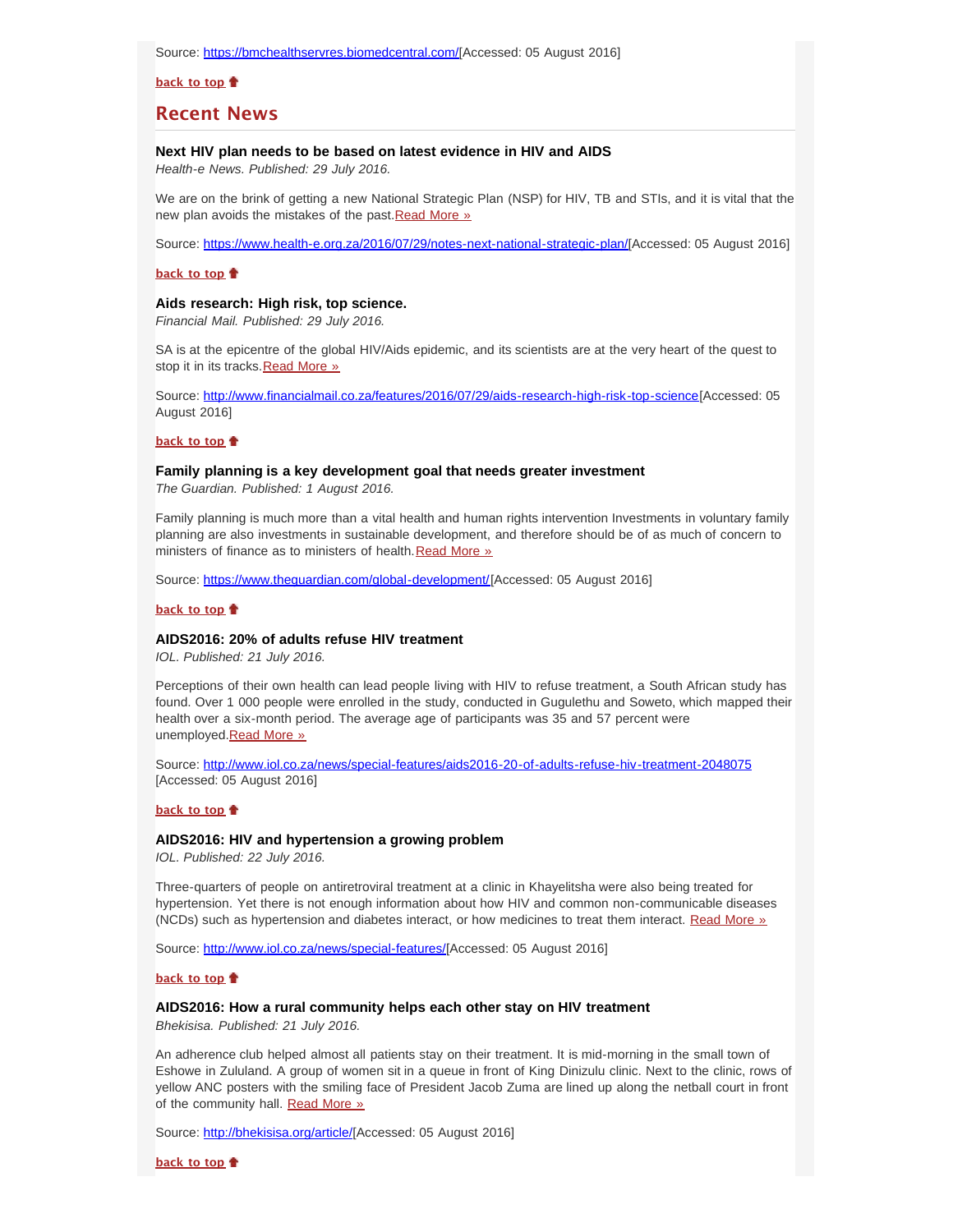### <span id="page-3-0"></span>**Research charities help marry two major South African HIV/tuberculosis institutes**

*Science. Published: 18 July 2016.*

As the International AIDS Conference kicked off in Durban, South Africa, today, two of the nation's most prominent biomedical research institutions announced that they will marry and combine resources to attack the raging coepidemic of tuberculosis (TB) and HIV in the region. [Read More »](http://www.hst.org.za/news/research-charities-help-marry-two-major-south-african-hivtuberculosis-institutes)

Source: [http://www.sciencemag.org/news/2016/07/](http://www.sciencemag.org/news/2016/07/research-charities-help-marry-two-major-south-african-hivtuberculosis-institutes)[Accessed: 05 August 2016]

#### **[back to top](#page-0-4)**

# **Training and Resources**

### <span id="page-3-1"></span>**Short course: Facilitating and Leading Quality Improvement in Healthcare**

*When: 22 - 24 August 2016.*

*Stellenbosch University/ Centre for Health Systems and Services Research, Division of Community Health[.Click Here»](http://www.hst.org.za/events/short-course-facilitating-leading-quality-improvement-healthcare-0)*

[back to top](#page-0-4)

### <span id="page-3-2"></span>*Lecture Series: Ebola, Zika & Zoonotic Disease Threats in Africa*

*The Brenthurst Foundation. When: 16, 17 and 24 August 2016.*

*Professor Janusz Paweska of the National Institute of Communicable Diseases (NICD) will present the main findings of the Brenthurst Foundation Special Report 'Unnecessary Ebola-Related Deaths' by Helen Epstein and especially the aspects on the West African Ebola outbreak response in which he was directly involved.[Click Here»](http://www.thebrenthurstfoundation.org/)*

[back to top](#page-0-4)

# <span id="page-3-3"></span>Books, Publications, Reports and Manuals

### <span id="page-3-4"></span>*HIV prevention among adolescent girls and young women*

*UNAIDS. Published: 19 July 2016.*

*The number of new HIV infections among adolescent girls and young women in sub-Saharan Africa remains exceptionally high. In 2015, 450 000 [380 000-530 000] new infections occurred among adolescent girls and young women aged 15 to 24 years, which translates into approximately 8600 new infections per week (1). UNAIDS, its Cosponsors and its partners-including civil society and young people themselves-consider it a top priority to accelerate HIV prevention programming among adolescent girls and young women in line with respecting, protecting and fulfilling their rights and promoting gender equality. [Click Here»](http://www.hst.org.za/publications/hiv-prevention-among-adolescent-girls-and-young-women)*

[back to top](#page-0-4)

# <span id="page-3-5"></span>Conferences and Events

#### <span id="page-3-6"></span>*World Nutrition Congress*

*When: 30 August - 2 September 2016 Venue: Cape Town, South Africa URL: <http://www.wncapetown2016.com/>*

[back to top](#page-0-4)

#### <span id="page-3-7"></span>*Public Health Association of South Africa 2016 Conference*

*When: 19 - 22 September 2016 Venue: East London Convention Centre E-Mail: [deon.salomo@mrc.ac.za](file:///Users/DTP/Desktop/deon.salomo@mrc.ac.za)*

[back to top](#page-0-4)

#### <span id="page-3-8"></span>*4th International Conference on HIV/AIDS, STDs and STIs*

*When: 3 - 5 October 2016 Venue: Orlando, Florida, USA URL: <http://hiv-aids-std.conferenceseries.com/>*

[back to top](#page-0-4)

<span id="page-3-9"></span>*8th World Health Summit 2016*